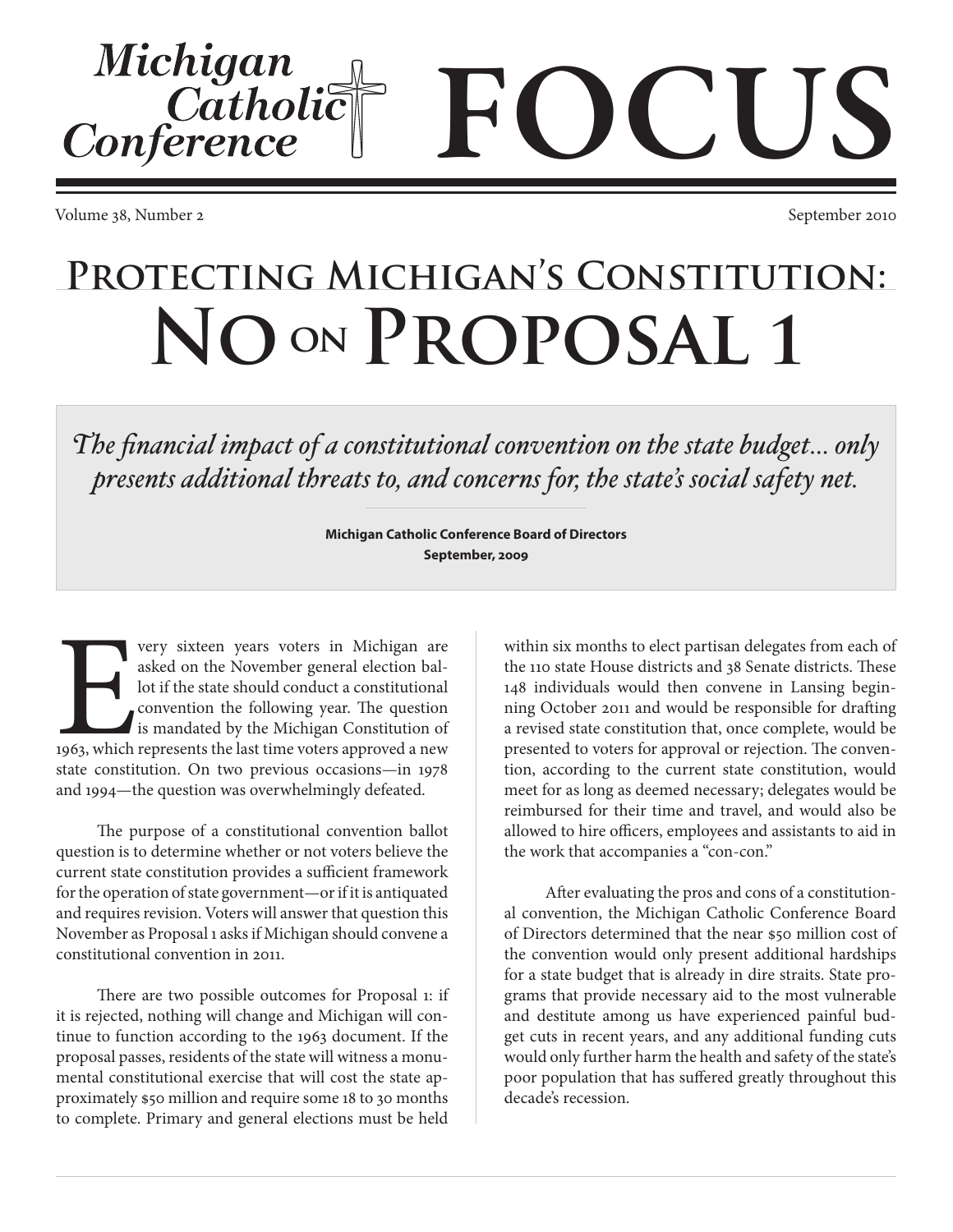## **QUESTIONS AND ANSWERS**

**How did Proposal 1 make it to the ballot?** According to Article XII, Section 3 of the Michigan Constitution of 1963, voters must be asked every sixteen years whether or not the state should conduct a constitutional convention the following year. The question was last asked of voters in 1994, when the question was defeated with 72 percent opposition. Prior to 1994, the question was asked of voters in 1978, when it was defeated with 77 percent opposition. Proposal 1 of 2010 will be on November's general election ballot. **?**

**Is the current state constitution flawed?** The Michigan Constitution is not a perfect document. The Catholic bishops of Michigan have specifically cited its arcane and arguably discriminatory language pertaining to non-public education. Constitutional change pertaining to this topic is important and necessary. However, the current state constitution already allows a mechanism for amending the document. In fact, the Michigan Constitution of 1963 has been amended 31 times. Amending the constitution issue-by-issue is a far more direct and transparent way of instituting change than making wholesale changes and having voters accept or reject the entire constitution in an up or down vote. **?**

#### **How would the cost of a constitutional convention impact policy?**

**?**

It is anticipated that electing partisan delegates and convening a constitutional convention would cost Michigan taxpayers \$45–\$50 million. Those funds would come from the state's general fund, which is responsible for the operation of state government as well as funding higher education, roads and public safety. As Michigan faces another year of tremendous budgetary shortfalls, the state needs every dollar available to fund necessary programs and services. Transferring up to \$50 million for the purpose of a constitutional convention would drain funds from other state programs such as those that provide assistance to the poor and vulnerable population of Michigan. These programs have already experienced significant budget cuts throughout the current recession and can ill-afford additional cuts.



#### **Why not just start all over with a new constitution?**

Starting all over would be potentially disastrous for Michigan at a time when the state is among the national leaders in unemployment, mortgage foreclosure, and loss of jobs. The state needs effective solutions and competent leadership sooner rather than later if people are to return to work and stabilize their lives. A constitutional convention could take anywhere from 18–30 months to finish its work, and there is no assurance that voters would approve the delegates' draft constitution. If a draft constitution were to be rejected, the state will have lost considerable time that could have been utilized more effectively by allowing the Legislature to perform its constitutional duties. This is not a time to wait. Michigan needs help now.

**?**

#### **Would amendments be more difficult under a new constitution?**

They very well may be. A new constitution could increase current requirements and make the process of amending the constitution, or initiating legislation or referenda, more difficult in the future. By way of history, the Catholic Church in Michigan has a strong record of participating in the referendum process: Michigan's ban on Medicaid funding of abortion; the state's prohibition on taxing food and prescription drugs; defining marriage as between one man and one woman; overturning Governor Granholm's veto of legislation that sought to outlaw partial-birth abortion; and requiring parental consent for abortions performed on minors were all enacted with the Church's assistance through the referendum process.

### **?**

#### **What issues would the constitutional convention address?**

Delegates elected to participate in the constitutional convention would be responsible for rewriting the current state constitution in its entirety. That means everything from elections to social issues, taxation and the composition of state and local government, would be debated by convention delegates. Many of the divisive and contentious issues that have already been settled by voters would undoubtedly resurface and extend the life of the convention. While the state is suffering as it is, this is no time for partisan delegates to debate issues that voters have only recently settled.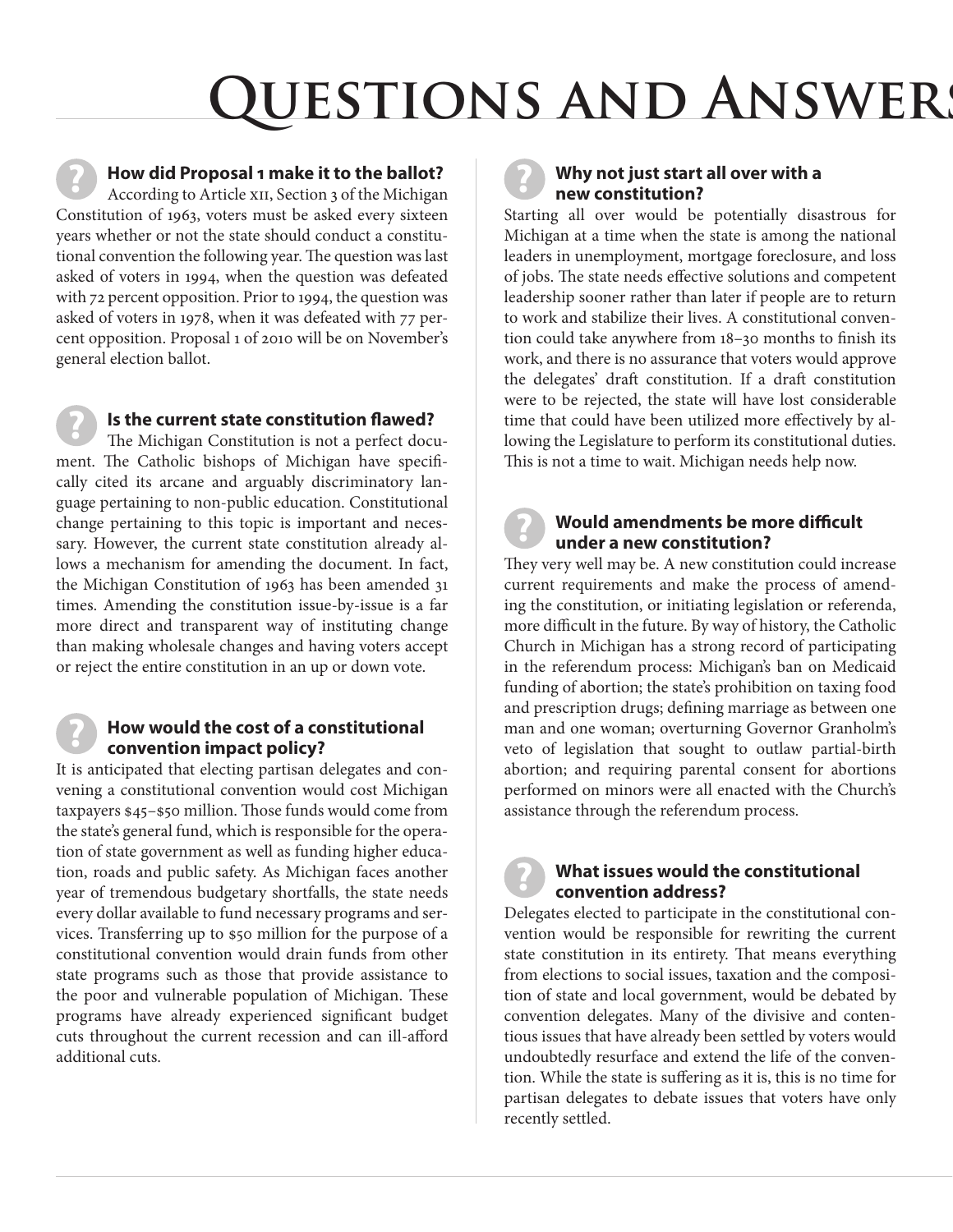## **GUEGARDING PROPOSAL 1**

*"Michigan's current constitution is not a perfect document. Amendments are in order, especially in the area of state aid to non-public schools. The financial impact of a constitutional convention on the state budget, however, only presents additional threats to, and concerns for, the state's social safety net. Michigan Catholic Conference does not support the call for a constitutional convention in 2010."*

> **MCC Board of Directors Statement of Opposition to Proposal 1**

#### **How would a constitutional convention affect the legislature?**

**?**

It is highly unlikely major policy decisions will be made by the Legislature knowing the constitutional convention could later debate and alter the same policy it had just settled. The abysmal state of Michigan's economy is well known to all. Placing the Legislature on hold for a period of two or more years while the convention completes its work does nothing to address the problems Michigan is facing today. The new governor and new legislators elected this November deserve the opportunity to govern and try to turn Michigan around. They should be allowed to perform the duties of their office without having to worry about a constitutional convention meeting just blocks from the State Capitol.

#### **Who supports a constitutional convention?**

**?**

At the time of this publication, there has been little public support for a constitutional convention. However, those who support the passage of Proposal 1 have argued that matters of taxation could be addressed by delegates, despite the fact that such issues could be placed on a statewide ballot by the Legislature—as it did with Proposal A of 1994 (which reconstructed how Michigan funds public education through the state sales tax.) Some proponents of a "con-con" also want to use the convention as an opportunity to eliminate Michigan's marriage protection amendment that defines marriage as between one man and one woman.

#### **Who Opposes Proposal 1?**

Citizens Protecting Michigan's Constitution, which is the official ballot question committee opposed to Proposal 1, includes numerous statewide business, education, health care, labor, and local government organizations, including: **?**

- Associated Builders and Contractors of Michigan
- Business Leaders for Michigan
- Detroit Regional Chamber of Commerce
- Grand Rapids Area Chamber of Commerce
- Michigan Association of Realtors
- Michigan Association of Retired School Personnel
- Michigan Business and Professional Organization
- Michigan Catholic Conference
- Michigan Chamber of Commerce
- Michigan Education Association
- Michigan Farm Bureau
- Michigan Health and Hospital Association
- Michigan Nurses Association
- Michigan Retailers Association
- Michigan State AFL-CIO
- Michigan State Medical Society
- Michigan Townships Association
- National Federation of Independent Businesses
- Presidents Council, State Universities of Michigan
- Small Business Association of Michigan